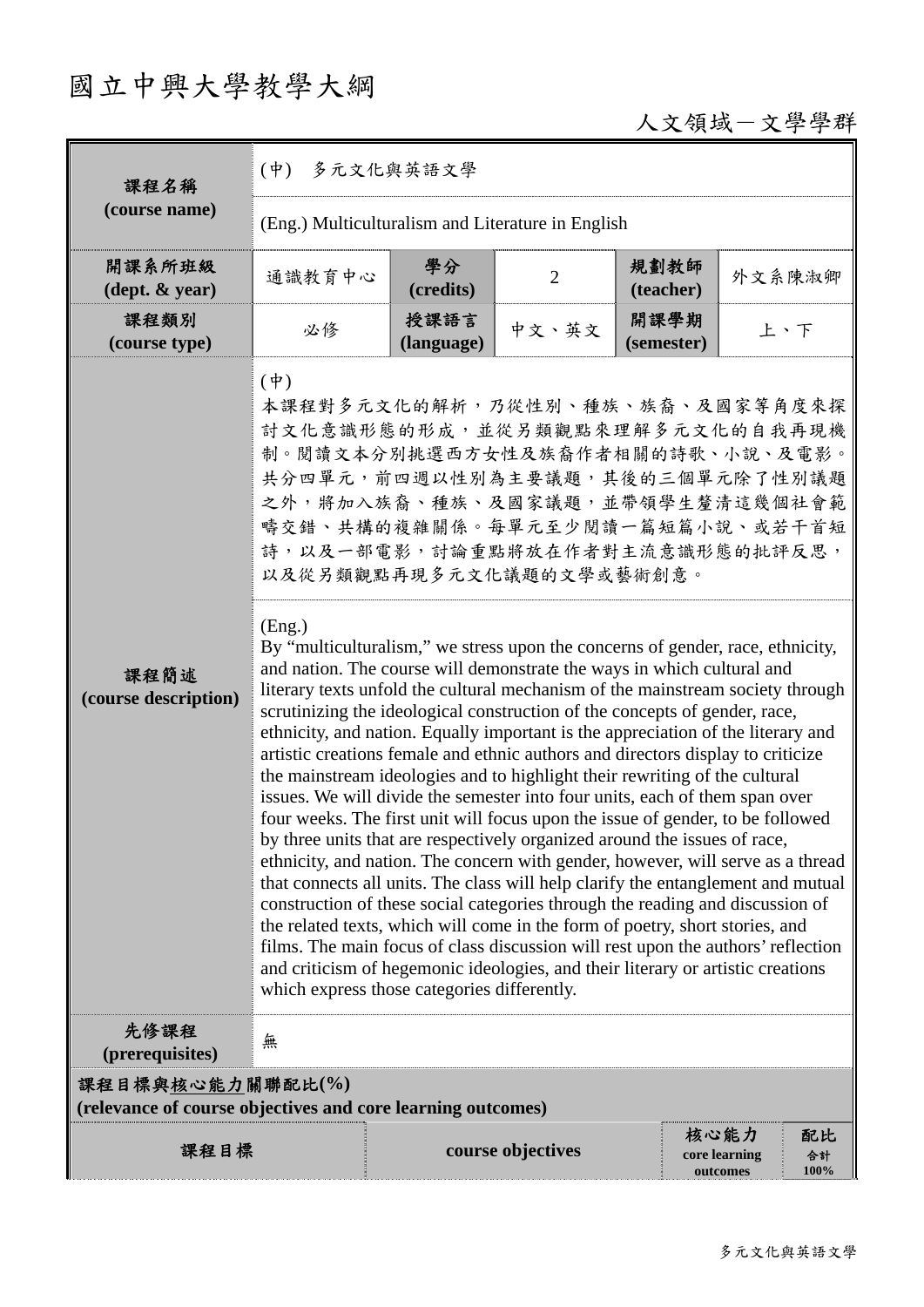| 本課程的目的在透過當代女性及族<br>裔英語文學作品及相關電影的研<br>讀、觀賞,來了解西方國家多元文<br>化的社會現象,及當代英語文學及<br>電影再現對多元文化議題的省思及<br>探索。準此,本課程試圖透過相關<br>作品的精讀及討論,來培養學生對<br>文學及影像文本的欣賞、解析、批<br>評能力,並透過短篇報告、小組討<br>論及考試來訓練學生的口語表達能<br>力和文字組織能力。此外對西方多<br>discussions and oral<br>元文化社會的理解,也有助學生打<br>破單一刻板的白人西方的印象,從<br>而從更開放成熟及多元的角度來理<br>解西方社會,以增進其國際視野及<br>批評及反思的能力。<br>outlook of the world. |                                                                                 |                                                                                                                                                                                                                                                                                                                                                                                                                                                           | This course intends to investigate the<br>issues related to multiculturalism in<br>Western societies through reading the<br>literary works and films of<br>contemporary female or ethnic<br>authors and directors. The objectives<br>of the course are two-folded: First of |      | 人文素養<br>科學素養<br>溝通能力 | 60%<br>0%<br>10% |  |
|--------------------------------------------------------------------------------------------------------------------------------------------------------------------------------------------------------------------------------------------------------------------------------------------------------------------------------------------------------|---------------------------------------------------------------------------------|-----------------------------------------------------------------------------------------------------------------------------------------------------------------------------------------------------------------------------------------------------------------------------------------------------------------------------------------------------------------------------------------------------------------------------------------------------------|-----------------------------------------------------------------------------------------------------------------------------------------------------------------------------------------------------------------------------------------------------------------------------|------|----------------------|------------------|--|
|                                                                                                                                                                                                                                                                                                                                                        |                                                                                 |                                                                                                                                                                                                                                                                                                                                                                                                                                                           | all, by means of close reading literary<br>texts and films, we attempt to forge<br>students' analytical ability and<br>critical sensibility. The course will be                                                                                                             | 創新能力 | 0%                   |                  |  |
|                                                                                                                                                                                                                                                                                                                                                        |                                                                                 |                                                                                                                                                                                                                                                                                                                                                                                                                                                           |                                                                                                                                                                                                                                                                             | 國際視野 | 20%                  |                  |  |
|                                                                                                                                                                                                                                                                                                                                                        |                                                                                 | organized around a series of group<br>presentations, encouraging the<br>students to enhance their ability of<br>self-expression, both orally and<br>verbally, through these class activities<br>and exams. Ultimately, the class<br>seeks to help students understand<br>Western society from a multicultural<br>perspective, dissolving the<br>stereotypical impression of the West,<br>and providing them with a wider<br>cultural horizon and a mature |                                                                                                                                                                                                                                                                             | 社會關懷 | 10%                  |                  |  |
|                                                                                                                                                                                                                                                                                                                                                        | 課程目標之教學方法與評量方法                                                                  |                                                                                                                                                                                                                                                                                                                                                                                                                                                           |                                                                                                                                                                                                                                                                             |      |                      |                  |  |
| (teaching and assessment methods for course objectives)<br>學習評量方式 (evaluation)                                                                                                                                                                                                                                                                         |                                                                                 |                                                                                                                                                                                                                                                                                                                                                                                                                                                           |                                                                                                                                                                                                                                                                             |      |                      |                  |  |
|                                                                                                                                                                                                                                                                                                                                                        | 教學方法 (teaching methods)                                                         |                                                                                                                                                                                                                                                                                                                                                                                                                                                           |                                                                                                                                                                                                                                                                             |      |                      |                  |  |
| 講授<br>討論                                                                                                                                                                                                                                                                                                                                               |                                                                                 | 期中期末考 (申論)<br>課堂討論<br>作業                                                                                                                                                                                                                                                                                                                                                                                                                                  |                                                                                                                                                                                                                                                                             |      |                      |                  |  |
| 授課內容 (單元名稱與內容、習作/考試進度、備註)<br>(course content and homework/tests schedule)                                                                                                                                                                                                                                                                              |                                                                                 |                                                                                                                                                                                                                                                                                                                                                                                                                                                           |                                                                                                                                                                                                                                                                             |      |                      |                  |  |
| 週次                                                                                                                                                                                                                                                                                                                                                     |                                                                                 | 授<br>課                                                                                                                                                                                                                                                                                                                                                                                                                                                    | 大                                                                                                                                                                                                                                                                           | 綱    |                      |                  |  |
| $\mathbf{1}$                                                                                                                                                                                                                                                                                                                                           | 課程簡介                                                                            |                                                                                                                                                                                                                                                                                                                                                                                                                                                           |                                                                                                                                                                                                                                                                             |      |                      |                  |  |
| $\overline{2}$                                                                                                                                                                                                                                                                                                                                         | Charlotte Perkins Gilman, "The Yellow Wall Papers" (short story)                |                                                                                                                                                                                                                                                                                                                                                                                                                                                           |                                                                                                                                                                                                                                                                             |      |                      |                  |  |
| 3                                                                                                                                                                                                                                                                                                                                                      | Charlotte Perkins Gilman, "The Yellow Wall Papers" (short story)                |                                                                                                                                                                                                                                                                                                                                                                                                                                                           |                                                                                                                                                                                                                                                                             |      |                      |                  |  |
|                                                                                                                                                                                                                                                                                                                                                        |                                                                                 | Jane Champion, The Piano-playing film                                                                                                                                                                                                                                                                                                                                                                                                                     |                                                                                                                                                                                                                                                                             |      |                      |                  |  |
| 4                                                                                                                                                                                                                                                                                                                                                      |                                                                                 |                                                                                                                                                                                                                                                                                                                                                                                                                                                           |                                                                                                                                                                                                                                                                             |      |                      |                  |  |
| 5                                                                                                                                                                                                                                                                                                                                                      | Jane Champion, The Piano-response paper, group discussion and oral presentation |                                                                                                                                                                                                                                                                                                                                                                                                                                                           |                                                                                                                                                                                                                                                                             |      |                      |                  |  |
| 6                                                                                                                                                                                                                                                                                                                                                      | A my Tang, "Two Tickets" (short story)                                          |                                                                                                                                                                                                                                                                                                                                                                                                                                                           |                                                                                                                                                                                                                                                                             |      |                      |                  |  |
| 7                                                                                                                                                                                                                                                                                                                                                      | Amy Tang, "Two Tickets" (short story)                                           |                                                                                                                                                                                                                                                                                                                                                                                                                                                           |                                                                                                                                                                                                                                                                             |      |                      |                  |  |